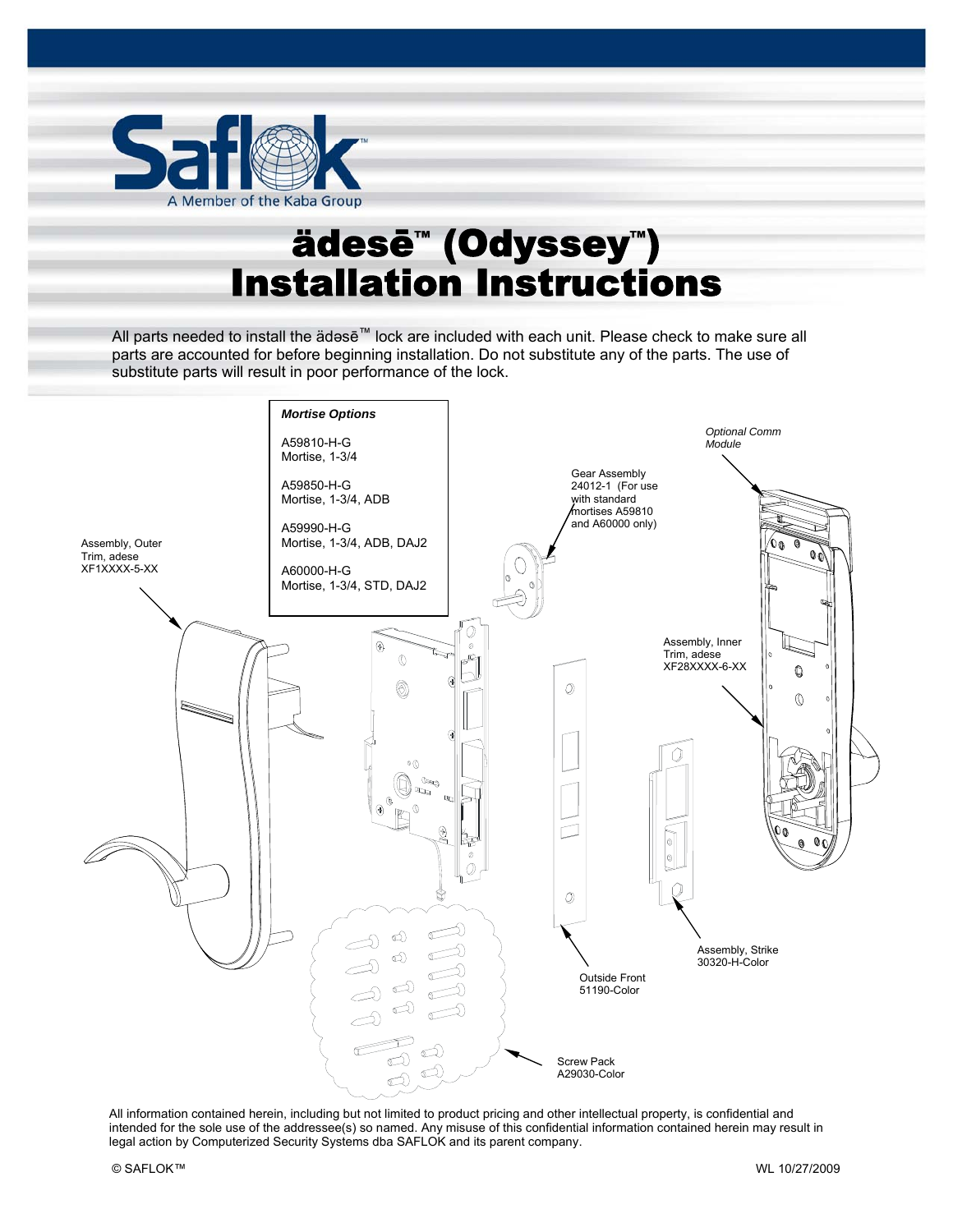1. Prepare the door using the Odyssey installation template or drill fixture. The door edge prep is a standard, full-mortise prep for a 1-1/4" x 8" front plate (1" x 8" and 1" x 7-3/4" custom front plates are optional). The door surface holes and mortise are customized for the SAFLOK trim.

**Important:** Some holes are only on the inside surface of the door.

- For new construction installations, the door manufacturer may prepare the door using the installation template.
- For retrofit installations, remove the existing hardware and confirm that the existing door edge prep is appropriate for the SAFLOK mortise lock.

**Drill fixture:** If you are using a SAFLOK drill fixture (shown in Fig. 1), position and clamp the fixture on the door. The fixture has two positioning posts that rest inside the mortise, establishing the proper backset for the trim. When the fixture is clamped, its surfaces should be parallel with the door surfaces and door edges. Not all holes go through the door (refer to the template). Remove the fixture and complete the rectangular cutout by sawing or grinding between the four holes. Also, notch the material on the inside surface for easier routing of the motor wire. After machining, remove any debris from the mortise and cutouts.

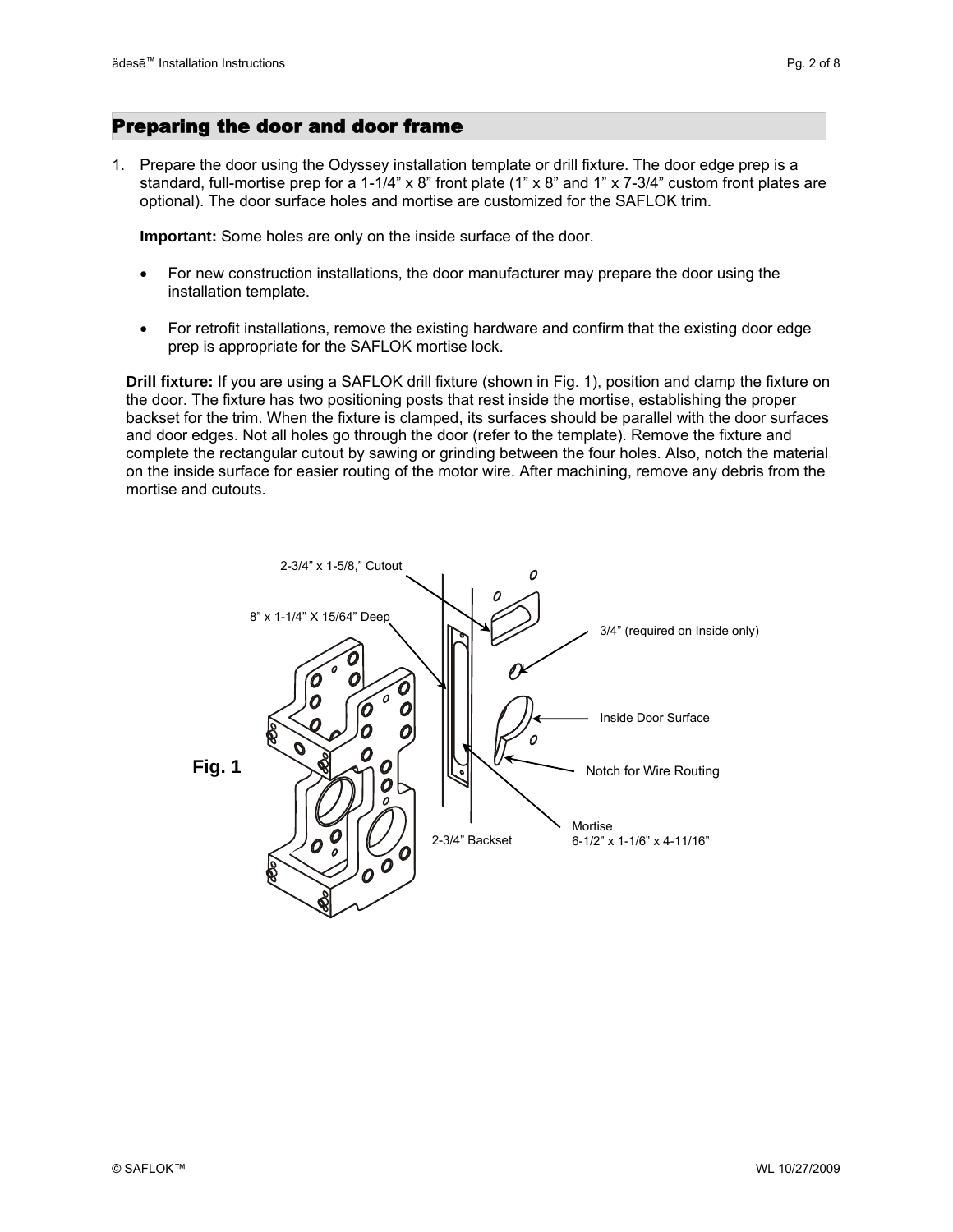## Preparing the door and door frame (continued)

- 2. Prepare the door frame using the template and install the strike plate using the screws provided (12 x 1-1/2 screws for wood frames, 12-24 x 3/8 screws for metal frames).
- 3. The mortise plate has an adjustable bevel. Align the mortise front plate with the bevel of the door edge and tighten the two bevel adjustment screws at the top and bottom of the mortise case. Position the mortise case in the door edge with the motor wire routed through the notch (see Fig. 2).

**Note:** Use care to ensure that the wires do not get pinched or pulled as the mortise is inserted into the pocket.

4. Attach the mortise front plate to the door using the two mortise screws (12 x 1-1/4 screws for wood doors, 12-24 x 3/8 screws for metal doors). Be sure that the screws are fully tightened.

**Important:** DO NOT leave the screws loose. The screws must be fully tightened before the trim is installed. If you must leave the mortise loose to install the trim, the door preparation is incorrect.

5. Install the scalp plate with the 8-32 x 1/4 screws provided and test for proper mechanical latch engagement into the strike plate.

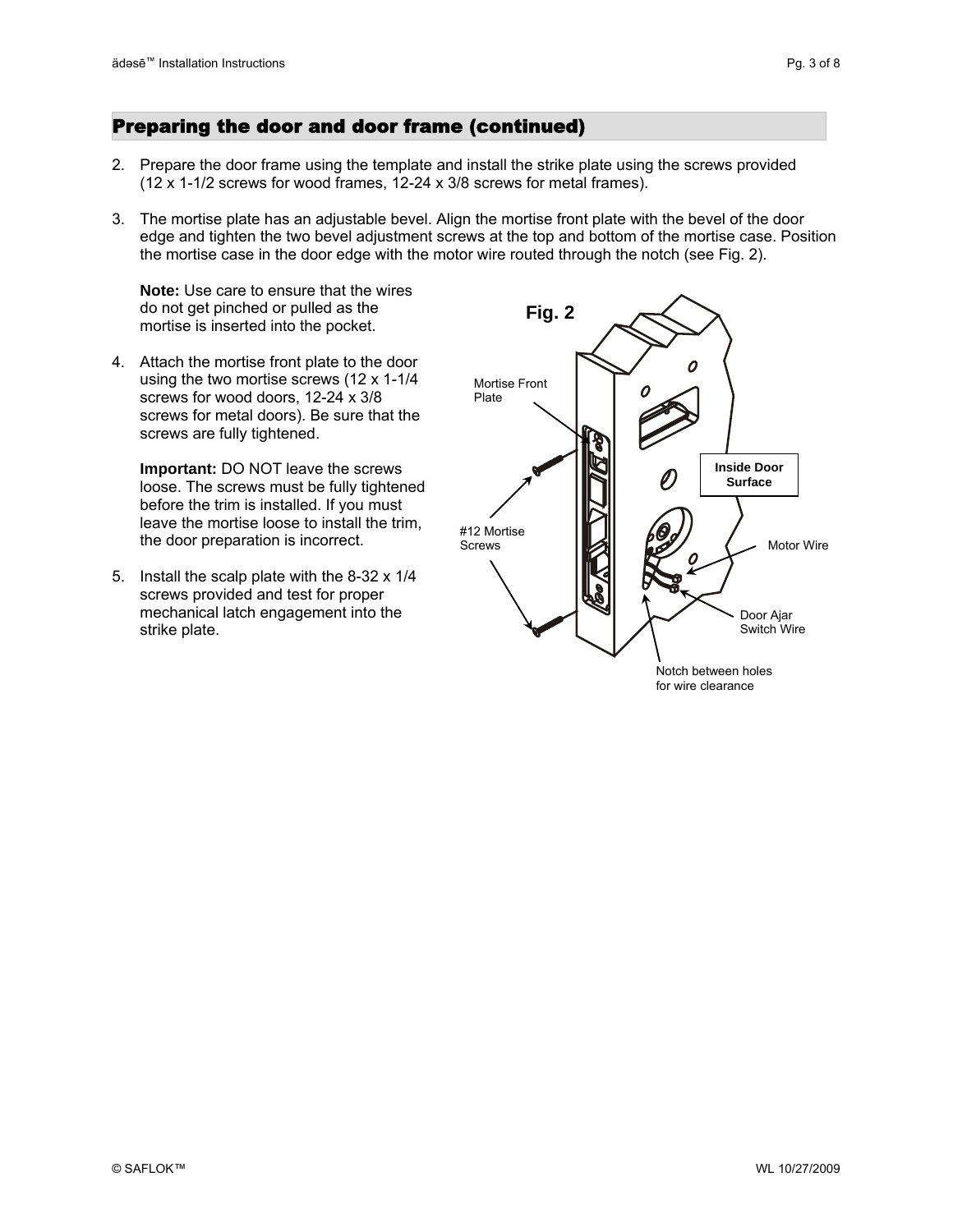## Installing the lock trim

Both the outside and inside trim assemblies have 1/4˝ alignment pins that fit into holes in the mortise case. These pins establish an accurate trim position with respect to the mortise case assembly, allowing the levers and bolt mechanism to operate freely without binding. The holes machined in the door surfaces should not influence the trim's position.

There should be clearance between the features of the outside trim and the door prep holes. If the outside trim fits tightly because the through bolt posts or card reader enclosure rubs on the door prep holes, then remove the mortise and enlarge the holes to achieve a free fit. Under no circumstances should the 1/4˝ alignment pins be bent or removed to allow a free fit (see Fig. 3).



|                    | dormakaba Austria GmbH<br>Ulrich-Bremi-Straße 2<br>3130 Herzogenburg<br>Österreich |
|--------------------|------------------------------------------------------------------------------------|
| 0432-CPR-00072-03  | 19                                                                                 |
| EN 14846: 2008     | 3/5/5/D/0/G/3/0/3                                                                  |
| <b>ESM MORTISE</b> | DOP 0175                                                                           |

|                    | dormakaba Austria GmbH<br>Ulrich-Bremi-Straße 2<br>3130 Herzogenburg<br>Österreich |
|--------------------|------------------------------------------------------------------------------------|
| 0432-CPR-00072-03  | 19                                                                                 |
| EN 14846: 2008     | 3/5/5/D/0/G/3/0/3                                                                  |
| <b>ASM MORTISE</b> | DOP 0175                                                                           |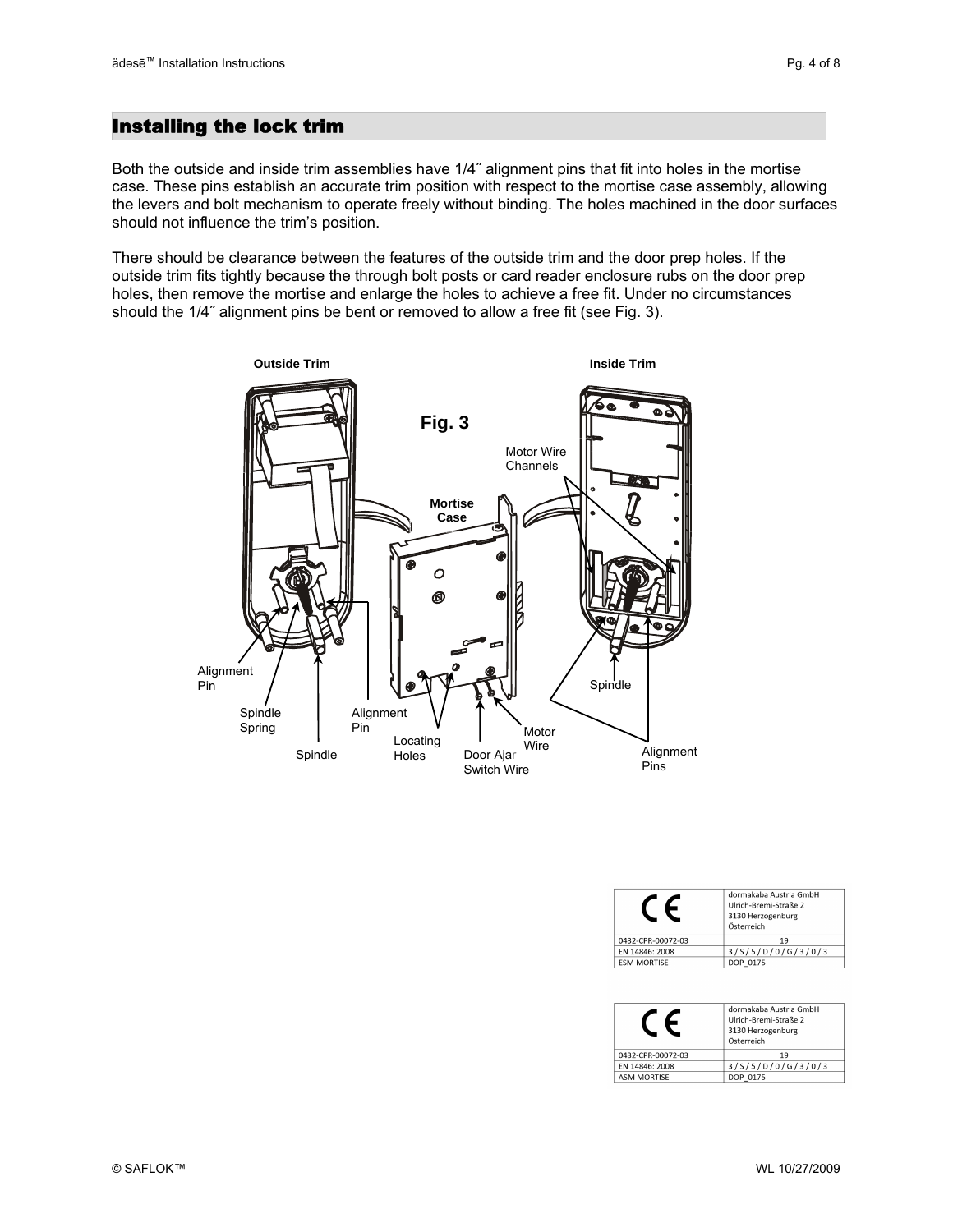1. Position the outside trim on the door with the card reader ribbon cable passing through the rectangular cutout. Use a care so the ribbon cable does not get pulled or cut. On metal doors, it may be necessary to deburr the inside rectangular hole or insulate the bottom edge of the rectangular hole with a piece of tape (see Fig. 4).

**Note:** SAFLOK spacer plates will be required for doors less than 1-3/4 ˝ thick.

- inserted into the mortise case holes. Check for a free fit and ensure the 2. Route the ribbon cable through the rectangular hole in the inside trim. This hole is located above printed circuit board (PCB) assembly. Route the mortise wires through the wire channel in the inside trim closest to the door edge. These holes are located below the PCB (see Fig. 5). Position the back plate onto the door surface with the alignment pins back plate is resting flat on the door without pinching the mortise wires wire.
- 3. Install four M5 flathead screws and tighten. When using a power screwdriver, use caution to avoid cross threading and over torquing (see Fig. 6).
- 4. Insert the ribbon cable into the ribbon connector on the PCB as shown in Fig. 6.
- 5. Connect the motor wire, the door ajar switch wire, then connect the battery wire (if not factory attached) to the PCB as shown (see Fig. 6).

**Important:** The battery wire should be the last connection made to the PCB.

7. With the deadbolt retracted, insert the long end of the deadbolt spindle assembly through the PCB switch cam hole and into the mortise deadbolt hub. The indicator marks on the switch cam should be at the right when the mortise deadbolt is retracted (see Fig. 6). The retaining ring should rest on the switch cam when fully inserted. **Fig. 5 Fig. 5** 

**Note:** Proper positioning of the cam will allow the door to be opened when the deadbolt is retracted and block entry when the deadbolt is thrown for privacy. Emergency keys will override this electronic double lock.

- 8. Install the inside escutcheon with the deadbolt thumb-turn pointed up. Fasten with two flathead M4 Torx screws provided (see Fig. 7).
- 9. Program the lock using the Lock Programmer & Interrogator (LPI) probe provided with the key encoding system. After programming the lock, test for proper function using appropriate keys per the instructions in the programming manual.



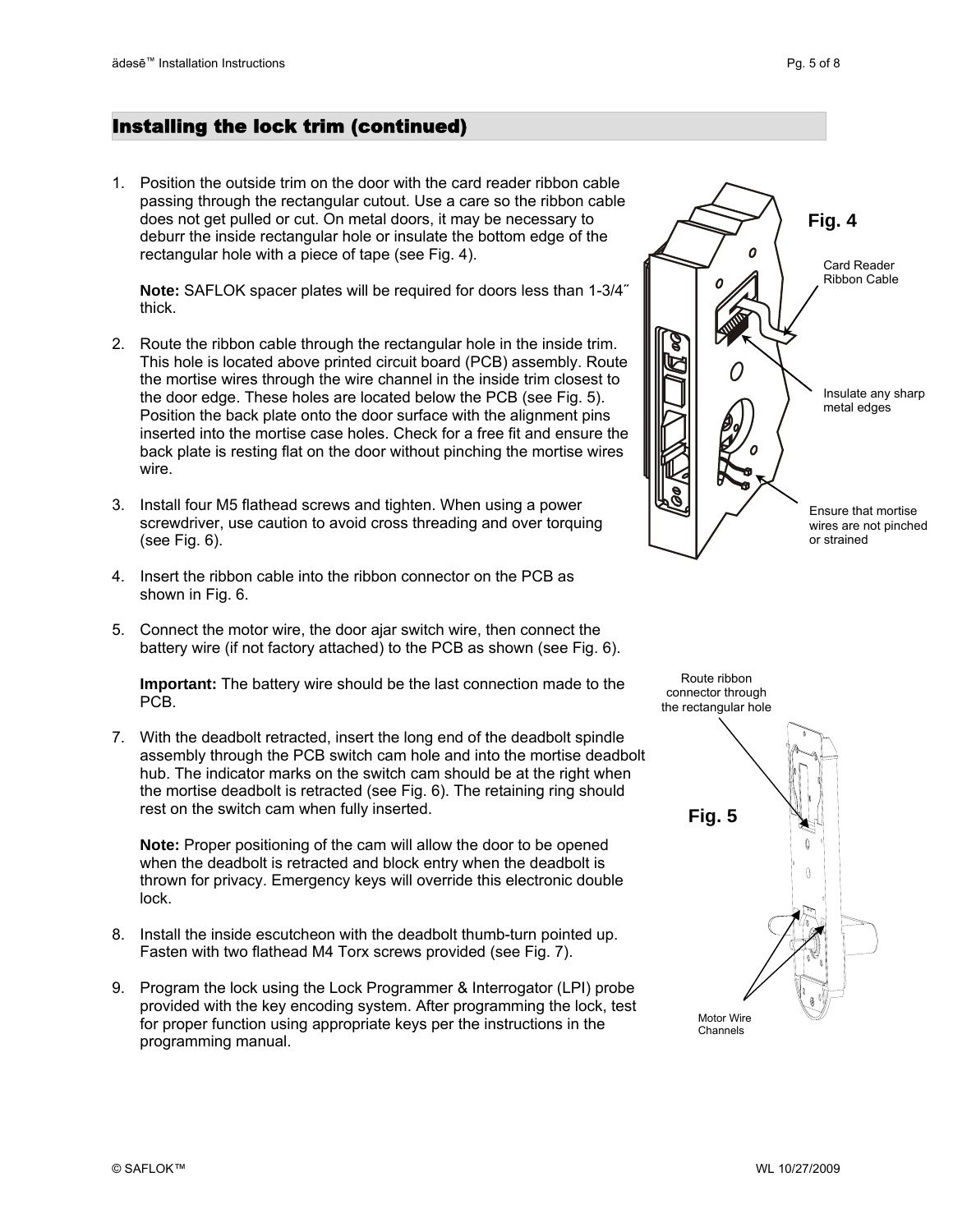## Installing the lock trim (continued)

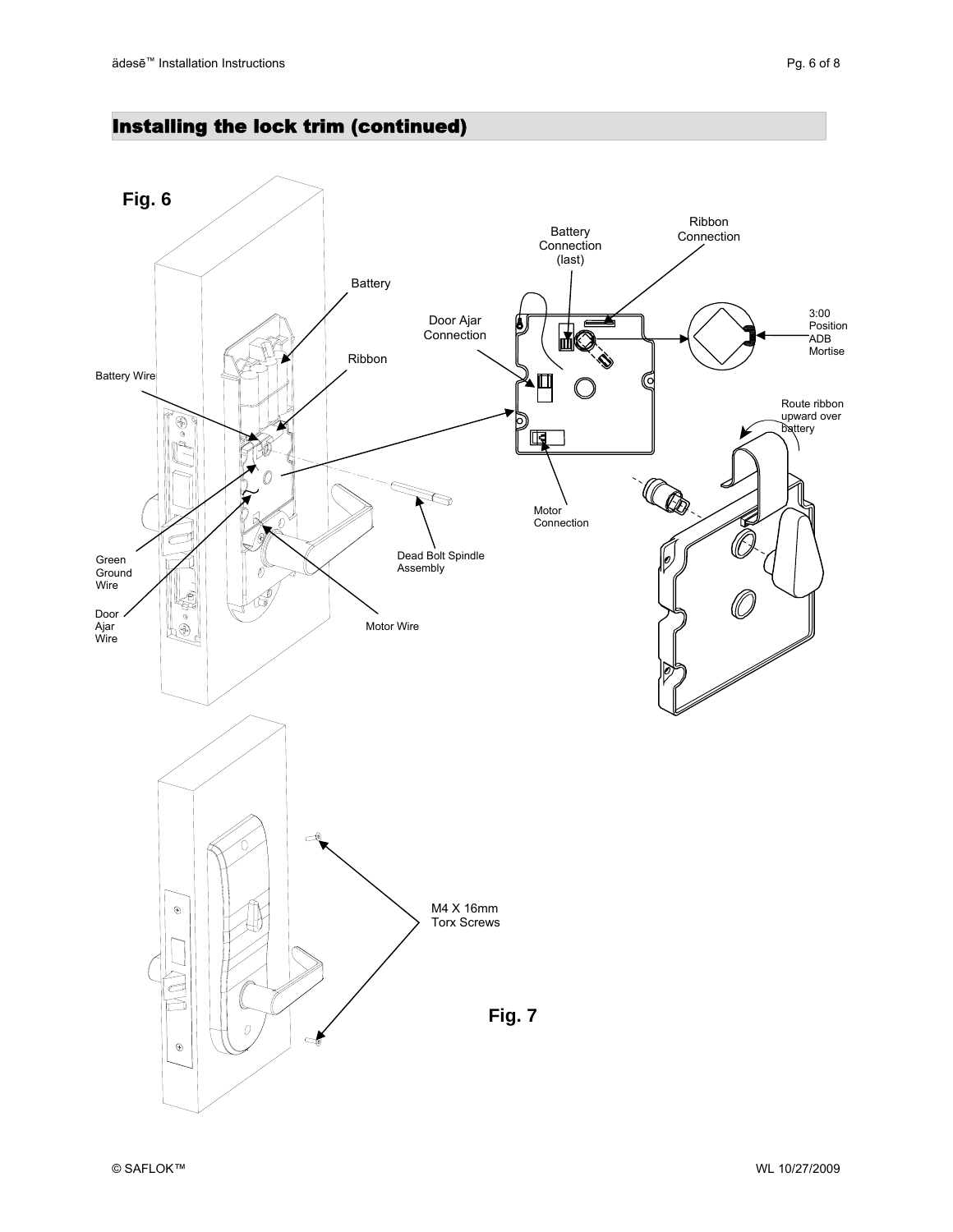## Testing Lock Functionality

Insert a Construction keycard in the keycard reader. Be sure that the green light flashes for five seconds while the exterior lever remains operable. If the green light does not flash, refer to the table below.

| <b>Lock Communication</b>                                        | <b>Electronic Function Description</b>                                                  |
|------------------------------------------------------------------|-----------------------------------------------------------------------------------------|
| 12 Yellow blinking lights                                        | Switch cam not aligned properly                                                         |
| <b>Two Yellow blinking lights</b>                                | Keycard not allowed<br>OR.<br>Keycard cancelled out by newer construction level keycard |
| Nine Red blinking lights and<br>alternating Red and Green lights | Low battery condition -<br>contact SAFLOK Service Department                            |
| Two Yellow and Red simultaneously<br>blinking lights             | Bad track read or keycard data<br>corrupted and may require a<br>new access card        |
| Nine simultaneous Red and Green<br>blinking LEDs                 | Date not set - use LPI to<br>reset date and time                                        |
| Two Red and Yellow blinking lights                               | Keycard not read (upside down,<br>wrong end, wrong key?)                                |